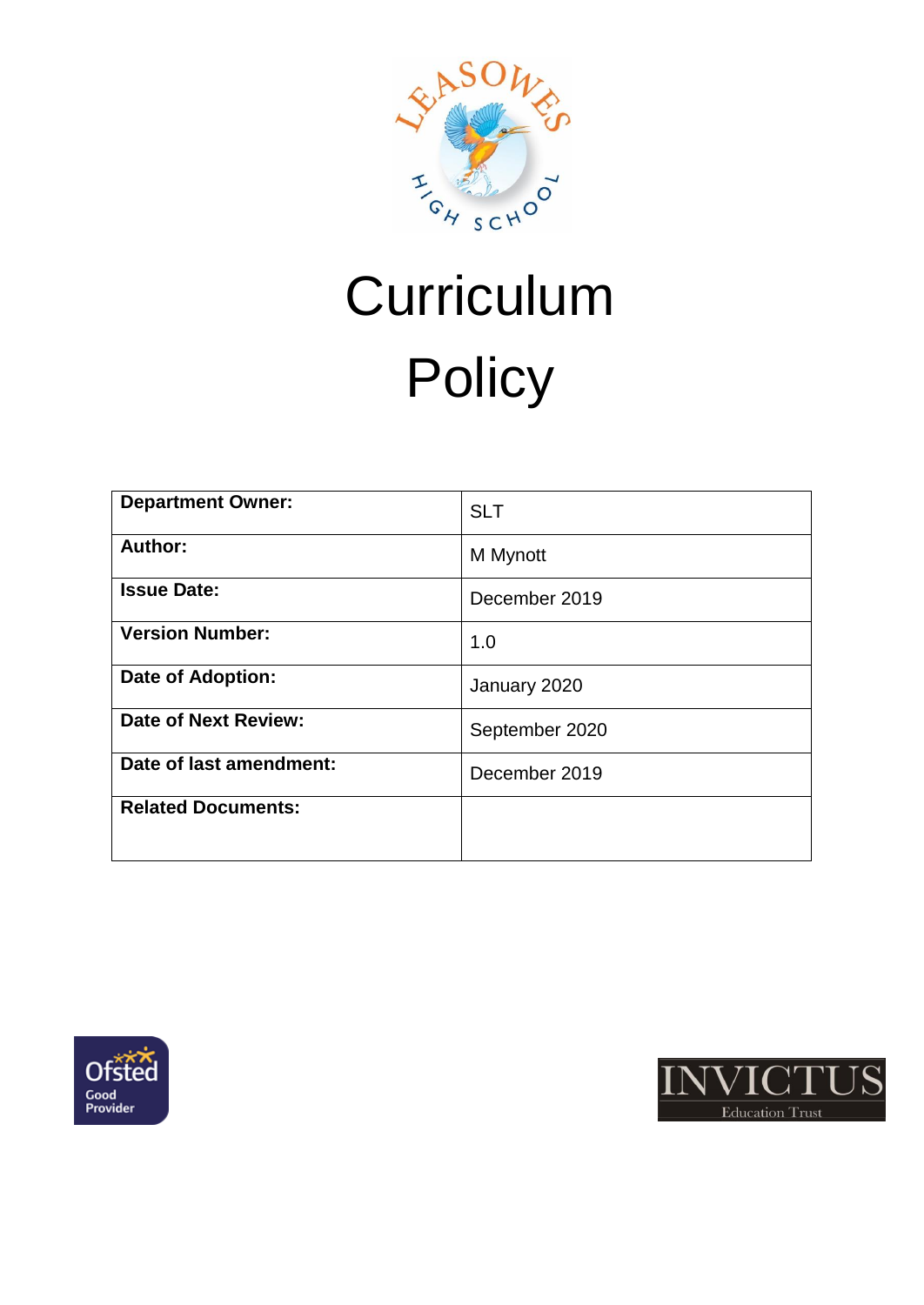# **LEASOWES HIGH SCHOOL**

## **A WHOLE SCHOOL STATEMENT OF POLICY ON CURRICULUM**

## **RATIONALE**

The school's mission is **"Aspire and Achieve"**. At Leasowes emphasis has been on looking for achievement in every aspect of students' personal development with value given to service to the school and community, residentials, work experience, productions representing the school, and sporting success as well as academic achievement. Students have been encouraged to take more responsibility for their own learning and personal growth.

Two visions underpin the fulfilment of the mission:-

#### **The school's continued growth as a learning development centre.**

#### **An active participative management approach.**

It follows therefore that Leasowes has a holistic approach to curriculum, providing breadth and balance, and opportunity for the development of the whole child.

#### **PURPOSES**

To create a learning centre at Leasowes which gives students, staff and other members of the community, the opportunity to develop their knowledge, understanding and skills to the best of their ability.

To develop working partnerships with parents and the local community which will support students and their curriculum.

To deliver the curriculum so that students become self confident learners, who can work well with others in order to achieve results of a high calibre.

To utilise approaches which encourage students to remain involved in learning throughout their adult lives.

To review approaches to learning and to search for ways in which students can improve their own learning skills.

To ensure that the curriculum is based on knowledge, skills and is sequenced so that students can build on their understanding.

To provide a curriculum for students that is balanced, coherent, differentiated and broadly based, and which promotes their spiritual, moral, cultural, mental and physical development.

## **GUIDELINES FOR DELIVERY**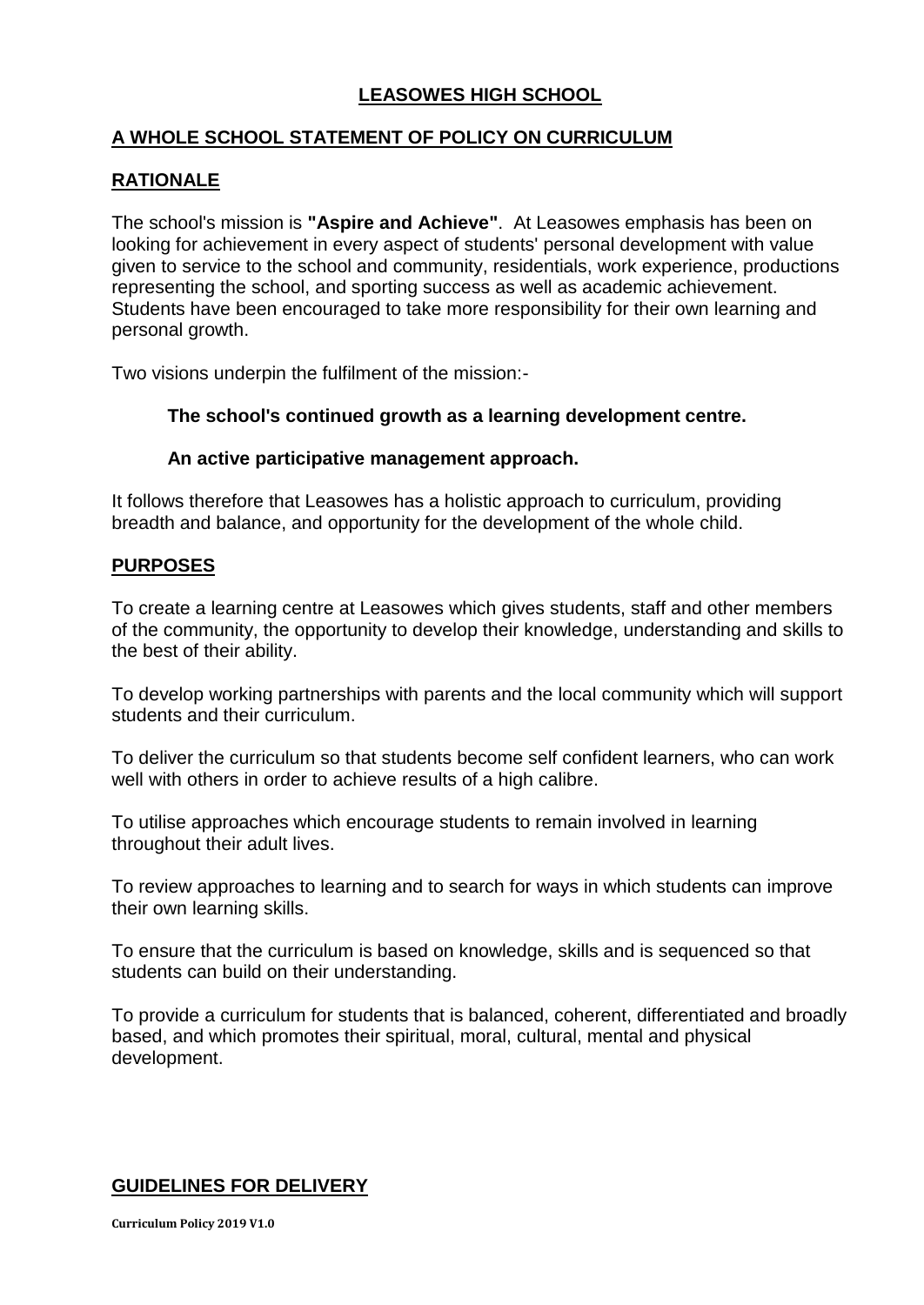All students will follow The National Curriculum.

The school will support ideals of using local resources, real situations and contexts for learning which are meaningful and stimulating to the student.

On entering Leasowes in year 7 students will be placed in one of two half-year cohorts (X&Y). Students requiring the most need will be placed in one half so that they can be supported in a class environment. In both cohorts students will be split into mixed ability forms. Setting arrangements will be introduced for all the core subjects from year 7 where appropriate. In other subjects students may be taught in mixed ability groups eg Performing Arts and Technology.

Monday to Friday timetabling arrangements are based on 28 x 55 minute periods most often taught as double lessons. Each day has 6 x 55 minute lessons except Friday which has 4.

Students in Years 7 - 8 will receive an entitlement curriculum, while Years 9 - 11's curriculum is reflective of option choices. In Years 9 – 11 students will follow courses leading to Level 2 qualifications in GCSE and/or vocational courses. In year 9 all students will follow a Core Religious Education course.

During 2019/20, the curriculum will be reviewed inline with moving back to a 3 year Key Stage 3 and a 2 year Key Stage 4 so that the breadth of the national curriculum can be fulfilled.

**SUBJECTS STUDIED** (with period allocation per week):-

|                | YEAR <sub>8</sub> |
|----------------|-------------------|
|                |                   |
|                |                   |
|                |                   |
| 2              | 2                 |
| 3              | 3                 |
| $\overline{2}$ | $\overline{2}$    |
| 2              | 3                 |
| 3              | 3                 |
| 2              |                   |
| 1              |                   |
|                |                   |
|                | YEAR 7            |

Arts include Art, Music, Dance and Drama. Technology includes Food Technology and Product Design. Humanities includes Religious Education, History and Geography.

In Year 7 students will study French, or Spanish and will, if identified as Ebacc students, continue with this language into Year 9 – 11 options.

In the Upper School, Years 9 - 11, the following options are available:-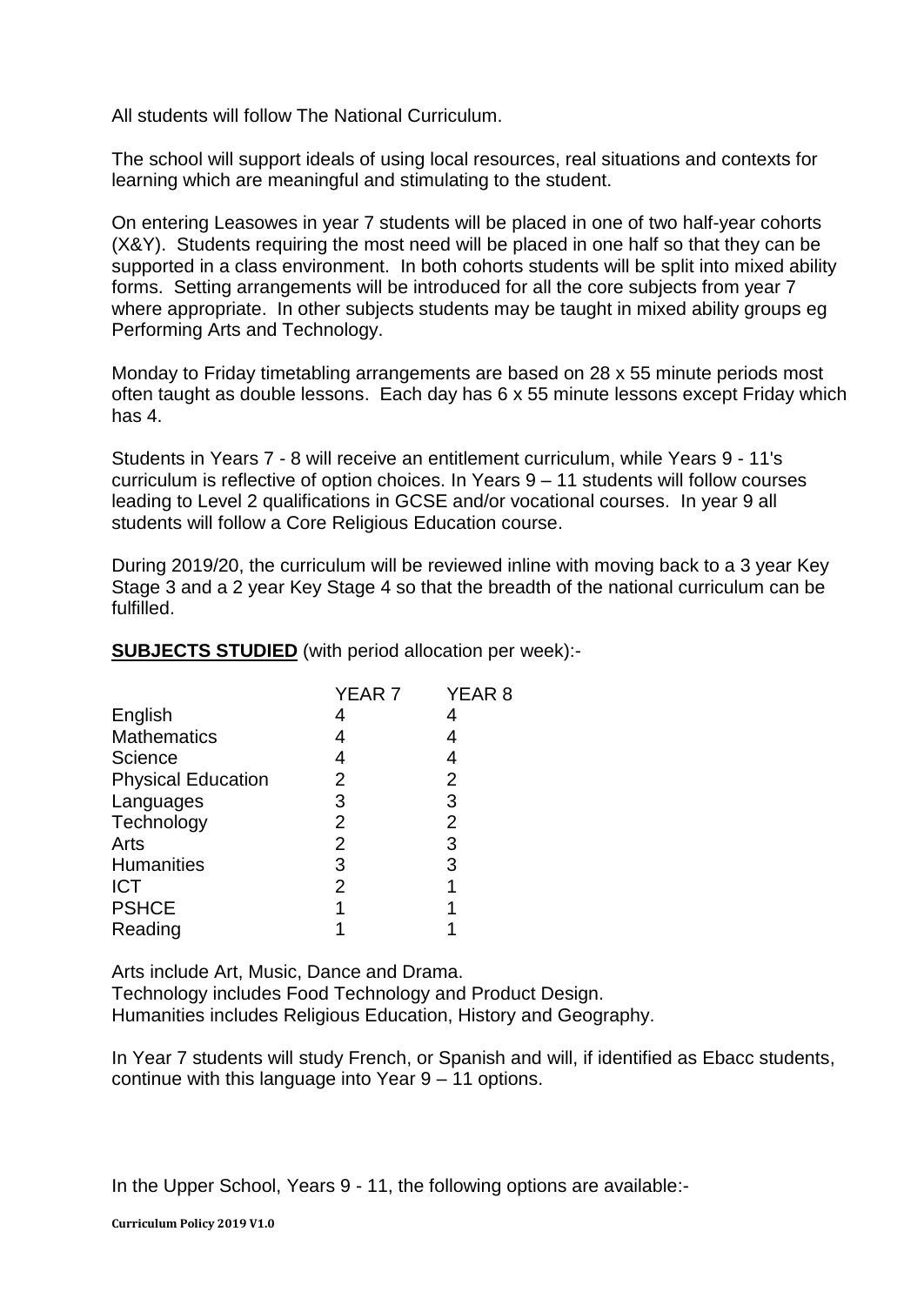| English<br><b>Mathematics</b><br>Science                     | YEAR 9<br>4<br>4<br>4 | 10<br>4<br>4<br>5 | 11<br>4<br>4<br>5 |
|--------------------------------------------------------------|-----------------------|-------------------|-------------------|
| Option A<br>(History / Geography)                            | 3                     | 3                 | 3                 |
| Option B (MFL)                                               | 3                     | 3                 | 3                 |
| Option C<br>(Technology / Arts / ICT / 3<br>BIS / PE / RE)   |                       | 3                 | 3                 |
| Option D<br>(Technology / Arts / ICT / 3<br>$BIS$ / PE / RE) |                       | 3                 | 3                 |
| <b>Physical Education</b>                                    | 2                     | 2                 | 2                 |
| <b>PSHCE</b><br>Core RE                                      | 1<br>1                | 1<br>0            | 1<br>0            |

Students will be encouraged to opt for the EBacc, so that the school aim for the DFE target. Ebacc students must choose History or Geography from Option A, a language from Option B plus one subject from Option C and one from Option D. Non-Ebacc students must choose one subject from Option A/B and three further subjects.

Typically courses followed during KS4 have led to a GCSE examination in year 11. Staff are encouraged to consider a range of alternative Level 2 courses (eg BTEC, National Awards) so that they best meet the needs of their students and maximised their chances of success

The curriculum is further enriched by peripatetic music teaching, a strong community arts programme, Duke of Edinburgh Award Scheme, European Language and Culture Trips and successful sports teams. There is specific curriculum provision to stretch the most able, gifted and talented students (for details please refer to the education of able / gifted and talented children policy). There is an extensive programme of after-school activities/clubs that all students are encouraged to get involved in. This is to support their curriculum development and cultural capital.

## **CONCLUSION**

Leasowes hopes to provide a curriculum which will offer the best preparation for life, the technological future and the responsibilities of adulthood, by supporting and developing the whole child.

\_\_\_\_\_\_\_\_\_\_\_\_\_\_\_\_\_\_\_\_\_\_\_\_\_\_\_\_\_\_\_\_\_\_\_\_\_\_\_\_\_\_\_\_\_\_\_\_\_\_\_\_\_\_\_\_\_\_\_\_\_\_\_\_\_\_